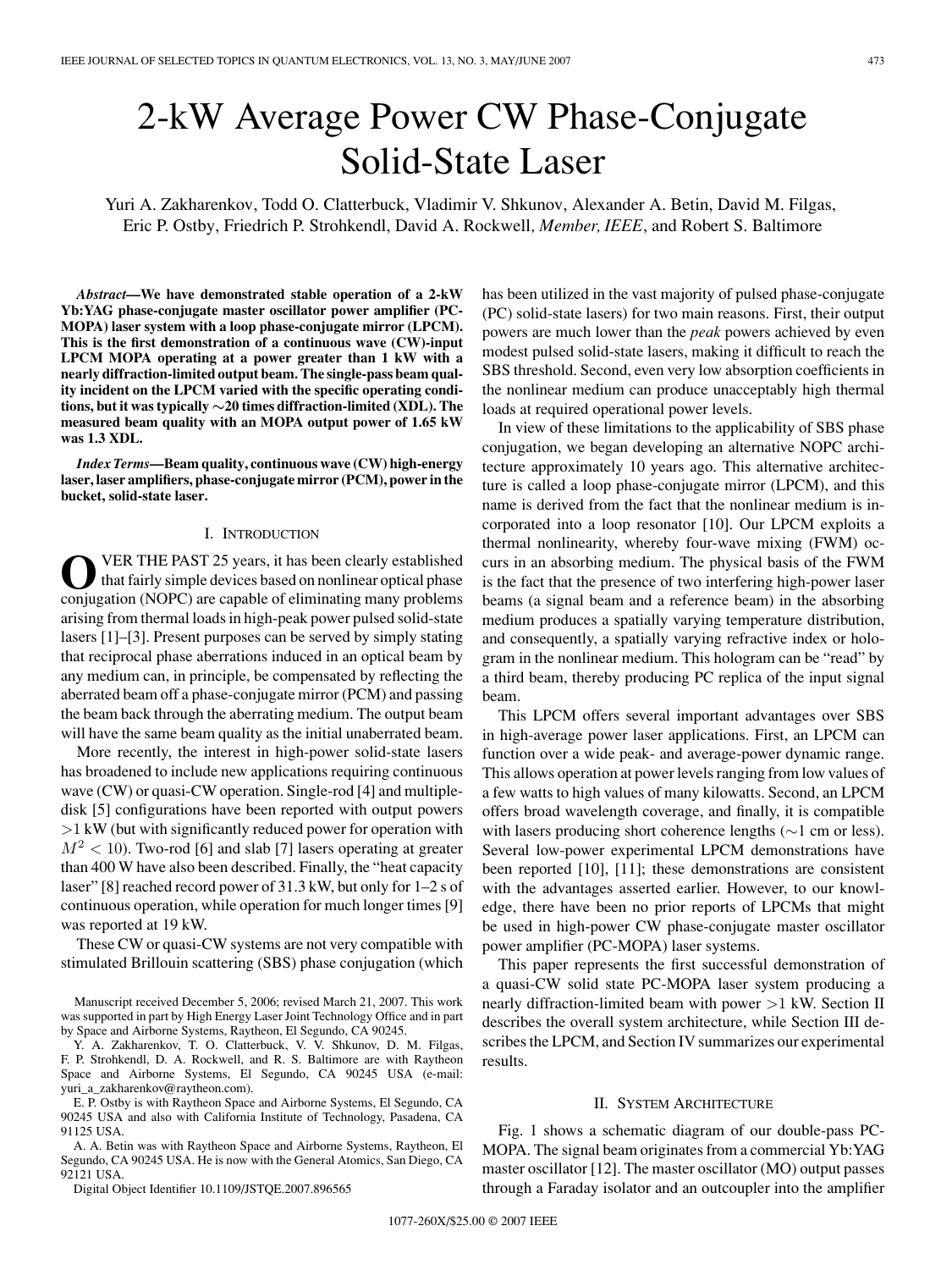

Fig. 1. Schematic diagram of the PC MOPA system.

beamline that comprises one or more Yb:YAG amplifier slabs  $(A1–A3)$ .

Relay-imaging telescopes are an important element of the MOPA system, and they are used throughout the amplifier chain and also within the LPCM. In addition, high-power variable apertures are located at the foci of the relay optics to function as spatial filters. Each of these imaging telescopes is schematically shown as a single pair of lenses in the figure, but in some cases, a telescope can also contain cylindrical optics (not shown) that might be used to change the aspect ratio of the beam.

The imaging optics and their spatial-filtering capability play an important function in the MOPA system. First, the optics reimage the pupil from one stage to the next, ensuring that the beam exiting one amplifier is delivered to the next amplifier with high efficiency. Consequently, during the initial signal pass through the amplifiers, the imaging telescopes avoid any significant loss of aberration information at the hard apertures that are distributed along the beam path. Such loss of information would degrade the possible phase conjugation fidelity.

Second, during both passes through the amplifier chain, the spatial-filtering capability prevents a large fraction of the highly divergent amplified spontaneous emission (ASE) from entering successive amplification stages and extracting power from the amplifiers or causing a parasitic oscillation.

The amplifier transverse dimensions correspond to an aspect ratio of 18:1, which approximately matches the far-field divergence  $(10° \times 0.6°)$  of typical fast-axis-collimated laser diode arrays. This allows coupling the output from a 2-D laser diode array into the slab with a single lens. At the required power levels, the thermal lensing in the thin (fast) axis of a slab is very high if light would be traveling along the axis of the slab. The amplifiers employ zigzag signal propagation, which has long been known to mitigate the effects of fast-axis thermal lensing in face-cooled laser slabs.

The high aspect ratio amplifier slabs induce only slight depolarization during operation. Hence, we can achieve the outcoupling function by inserting a Faraday rotator (FR) into the amplifier/LPCM path (for example, between A1 and A2, as shown in the figure). This rotator is double-passed by the signal beam. Consequently, the second-pass output polarization is orthogonal to that of the first-pass beam. A common polarizing beam splitter then separates the MOPA output beam from the orthogonally polarized oscillator input beam.

The LPCM is also schematically shown in Fig. 1. The aberrated first-pass beam, denoted as beam 1, enters the LPCM and passes through the cell that contains the nonlinear medium.



Fig. 2. Schematic diagram of nonlinear cell (NC) indicating labels on the four interacting beams.

Following the nonlinear cell (NC) is a Faraday isolator favoring propagation in the counterclockwise direction, but that is slightly detuned to allow a few percent of the initial beam to pass through in the clockwise direction toward the LPCM amplifier A4. This amplifier raises the power of the beam, now denoted as beam 3, to the same level as beam 1. This attenuation of beam 1 is important to ensure that beam 1 does not extract too much power from A4—system efficiency is greatly enhanced if the counterpropagating beam extracts most of the power from the amplifiers. Beams 1 and 3 are made to overlap in the nonlinear medium, where the interference between the beams produces a spatially varying refractive index pattern (i.e., a hologram) in the nonlinear medium.

This hologram provides the feedback necessary to initiate oscillation in the counterclockwise direction for the loop laser resonator, which is formed by the amplifier A4, the hologram as a resonator mirror, and several folding mirrors, as shown in Fig. 1. The beam generated by this laser oscillation is denoted as beam 2 in the vicinity of the NC and as beam 4 just after it is diffracted back into the loop by the dynamic hologram of the NC (see Fig. 2). Under a wide range of operating conditions, the loop output beam 2 is the conjugate of the loop input beam 1. Most of beam 2 passes through the NC to form the LPCM output, thereby functioning as the conjugate seed that initiates the second pass through the amplifier chain.

## III. LPCM

The basic operation of an LPCM has been described earlier [10], [11], and a detailed description of the present LPCM is also available [13]. The key components of the LPCM are the NC, the LPCM amplifier A4, and the isolator (see Fig. 1). Diffraction by the hologram grating in the NC allows it to function simultaneously as a resonator mirror, a transverse-mode selector, and an outcoupler. For typical operating conditions, the hologram diffraction efficiency is designed to be low, approximately a few percent, so, the Q-factor of the ring-laser resonator is low. The LPCM amplifier provides the gain required to compensate the resonator losses at the outcoupler and the other optical elements. It also provides power for the PC output beam. The isolator prohibits ring-laser oscillations in the forward (clockwise) direction, preserving the optical power for the backward (counter-clockwise) PC beam.

A variety of nonlinear processes can be used in the LPCM NC. In this paper, we employ a thermal nonlinearity, and the nonlinear medium is an absorbing liquid. The hologram arises from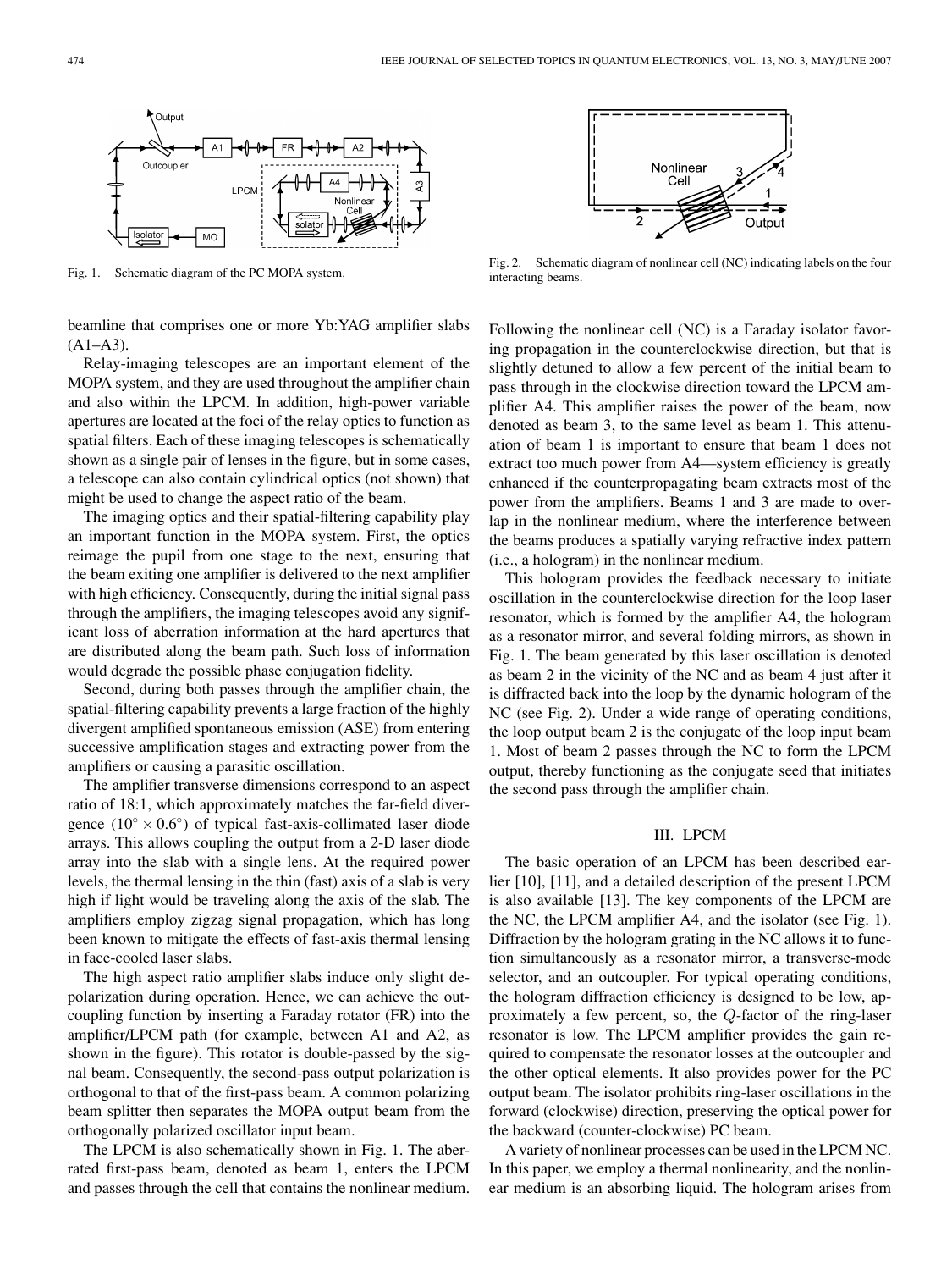the fact that the spatially varying intensity distribution produced by the interference of beams 1 and 3 (the two beams incident from the right-hand side in Fig. 2) induces a spatially varying temperature distribution in the absorbing liquid, which leads to a spatially varying index distribution through the temperature dependence of the refractive index.

The choice of an optimum liquid is essential and is based on the trade study reported in [14]. Consider the situation in which a pair of plane waves propagating in an absorbing medium forms a refractive index grating having a spatial period  $\Lambda$ . The steady-state diffraction efficiency  $\eta$  for such a thermal grating follows from the model presented in [14], [15], and for the approximation of weak diffraction, the diffraction efficiency is given by

$$
\eta = (\alpha L)^2 \left[ \left( \frac{\Lambda^2}{2\pi\lambda} \right)^2 \right]^2 \left( \left( \frac{dn}{dT} \right) / \chi \right)^2 I_1 I_3 \qquad (1)
$$

where  $\alpha$  is the liquid absorption coefficient at the signal wavelength, L is the thickness of the absorbing layer in the direction of the beam propagation,  $\lambda$  is the signal wavelength, and  $I_1$ and  $I_3$  are intensities of the writing beams. The first term in (1) combined with the final terms (the beam intensities) represent the total power absorbed in the medium, while the second term (in square brackets) implicitly embodies the system geometry (beam-crossing angle) within the grating spatial period. The third term indicates how the refractive index responds to the intensity grating formed by the two writing beams, including the time dependence of the thermal gratings that is governed by the thermal diffusivity of the nonlinear medium,  $\chi$ . Equation (1) shows that, for a given absorption, the two key material parameters are  $(dn/dT)$  and  $\chi$ . These parameters drive the material selection. Additional medium-selection parameters include a sufficiently high boiling temperature, a low chemical reactivity, and preferably a minimal health hazard. Typical candidate nonlinear media include acetone, toluene, carbon tetrachloride, benzene, and carbon disulfide.

We have developed a model to predict the LPCM performance under typical operating conditions. The model assumes that, for a broad range of extracted optical powers  $P_{\text{ext}}$ , the loop amplifier gain G, follows exponential saturation  $G = G_0 \exp(-P_{\text{ext}}/P_{\text{sat}})$ , characterized by a saturation power  $P_{\text{sat}}$ . The model further assumes that the grating reflectivity  $\eta$ obeys (1), specifically that it is proportional to the product of the powers of two writing beams as  $\eta = \nu P_1 P_3$ . The effective parameters for the loop amplifier—the small signal gain  $G_0$ and the saturation parameter  $P_{\text{sat}}$ —depend on the diode pump power and the input beam alignment. The slope  $\nu$  for the grating efficiency is controlled by the sizes of the writing beams as well as the cell geometry and operating conditions.

By simply invoking power balance per round-trip for both propagation directions, one can derive explicit relations for the output power  $P_2$  and a threshold  $P_{\text{thr}}$  with respect to the input power  $P_1$ ; for the limit of interest, corresponding to a low grating efficiency  $\eta \ll 1$ , these expressions can be simplified to

$$
P_2 \approx P_{\rm sat} T \ln \left( \frac{P_1}{P_{\rm thr}} \right), \qquad P_{\rm thr} = \frac{\exp \left( \sqrt{\tau_F / \nu P_{\rm sat}^2} \right)}{G_0 T \sqrt{\tau_F \nu}} \tag{2}
$$

where T is the loop round-trip transmission and  $\tau_F$  is the Faraday transmission of beam 1 in the forward (clockwise) direction. The loop reflectivity reaches a maximum for an input signal power  $P_1 = eP_{\text{thr}} \approx 2.71 P_{\text{thr}}$ , yielding a reflected power  $P_{2}^{\max} = TP_{\text{sat}}$ , which is determined by only two parameters the amplifier saturation power and the linear round-trip loss. Experiments demonstrate excellent agreement between the predictions of (2) and measured data [13].

So far, this discussion has focused on the energetics of the LPCM. However, given that the function of the LPCM is to achieve phase conjugation, it is appropriate to consider how the loop resonator can be optimized such that the dominant transverse mode of the resonator is the PC replica of the input signal beam. Detailed studies indicate that the grating in the NC possesses a fine-structured fringe pattern that preferentially reflects the PC portion of beam 2 back into the loop resonator, thereby allowing the PC mode to have the lowest threshold. Several measures can be taken to discriminate in favor of the PC mode against noise components [16]–[20] including reducing the size of beam 3 relative to beam 1 and inserting a spatial filter that efficiently transmits the input signal beam but blocks much of the spatial noise.

#### IV. EXPERIMENTAL RESULTS

The fully integrated PC-MOPA system was operated for extended time periods ∼30 min or more, exhibiting stable outputbeam parameters and excellent beam quality. Fig. 3 shows the calculated and measured far-field intensity distributions in the focal plane of a 530-mm lens while the PC-MOPA system was producing ∼1.65-kW output power. The corresponding gains and extracted powers of the individual power amplifiers are summarized in Table I.

During these measurements, the near-field intensity distribution approximately filled a rectangular aperture having dimensions of  $5.5 \times 4.5$  mm<sup>2</sup>. The left-hand side of Fig. 3 indicates the calculated far-field intensity distribution for such a near-field aperture, assuming a uniform near-field intensity and planar phase over the entire aperture. The measured farfield intensity distribution is also shown for comparison, and it is obvious that the two distributions are very similar. This is quantified in the power-in-the-bucket (PIB) curves shown in Fig. 3. The blue curve represents the calculated PIB curve for the uniform intensity/phase distribution, while the red curve represents the experimental measurements. At the 50% power level, the experimental curve is ∼1.3 XDL. Note that far-field power measurements through a series of hard apertures show that  $>90\%$  of the total PC-MOPA output power is contained within the field of view of the video camera and analysis system that was used to generate the far-field data in Fig. 3.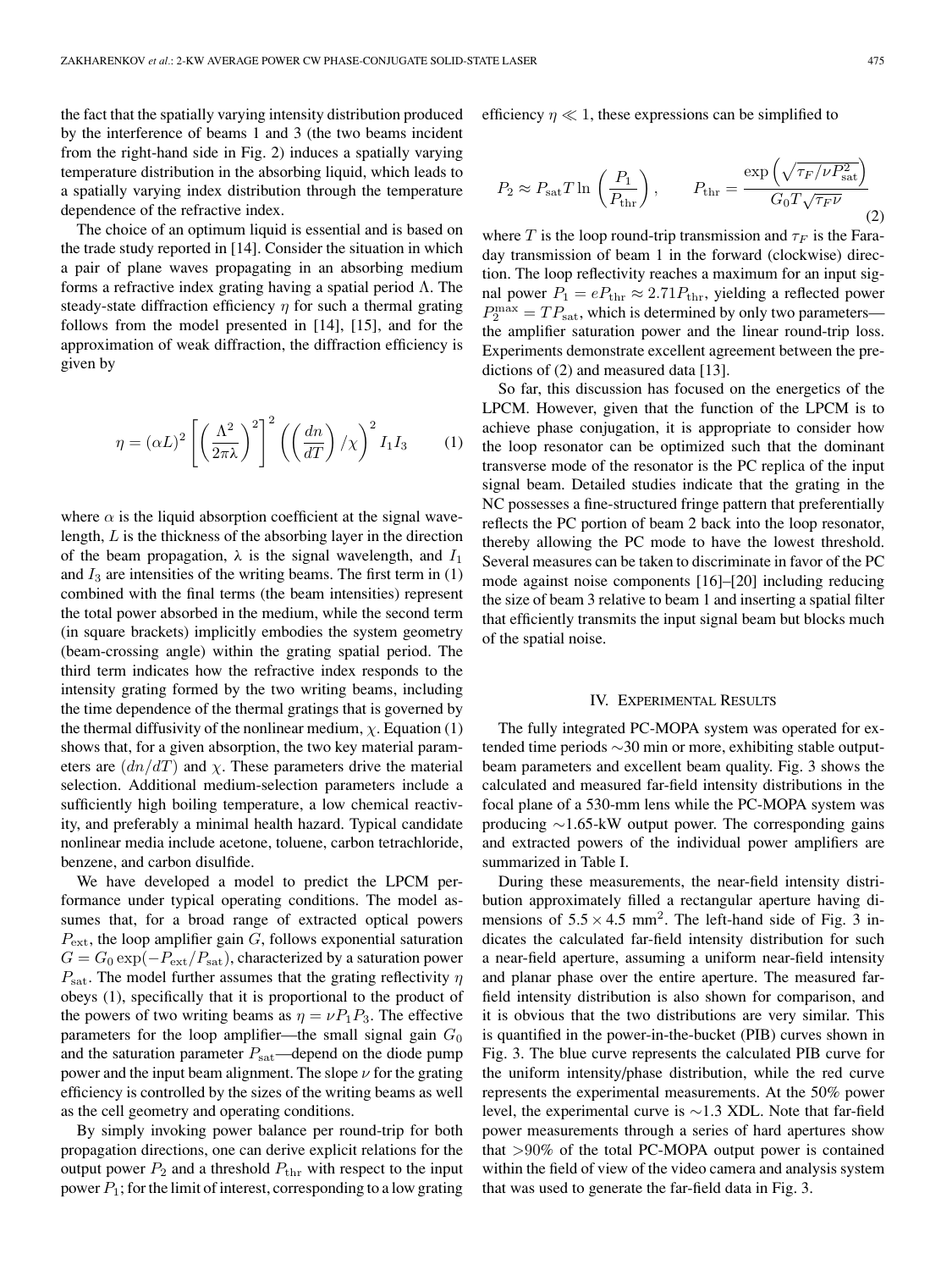

Fig. 3. Calculated and measured far-field intensity profiles at the focal plane of a lens with an effective focal length of 530 mm. Calculation assumes a uniform intensity and phase over an entire  $5.5 \times 4.5$  mm<sup>2</sup> aperture. Power-in-the-bucket curve shows that the measured PC MOPA output beam quality is ∼1.3 XDL at the 50% power level. The beam size, or  $D$  value, used in the calculated PIB is 5 mm.

TABLE I GAIN AND TOTAL DOUBLE-PASS EXTRACTED POWER FROM THE NONOPTIMIZED YB:YAG POWER AMPLIFIERS WHILE OPERATING THE OVERALL SYSTEM AT 1.65-KW OUTPUT POWER

| Amplifier      | Gain | <b>Extracted Power, W</b> |  |
|----------------|------|---------------------------|--|
| A <sub>1</sub> |      | 1300                      |  |
| A <sub>2</sub> | 3.9  | 345                       |  |
| A <sub>3</sub> |      | 235                       |  |
|                |      |                           |  |

Subsequent data were taken at higher powers. Fig. 4 shows a temporal record of the MOPA output power ∼2 kW over a time period of approximately 10 min.

In addition to the overall system, we quantified the performance of the LPCM [13]. It suffices here to note that the experimental characterization of the two nonlinear components of the operating LPCM—the thermal cell and the saturated amplifier—both performed as expected, based on the aforementioned model.

We compared the performance of the overall PC-MOPA system with the predictions of a model that uses measured characteristics for each element and the transmission losses between elements to calculate the power for both the first and second pass, between each pair of amplifiers, and at the final output beam. Each power amplifier was represented by an exponential dependence of the gain  $G$  on extracted power  $P_{\text{ex}}$  as given by  $G = G_0 \exp(-P_{\rm ex}/P_{\rm sat})$ , using measured values for the small-



Fig. 4. PC MOPA operation with output power exceeding 2 kW.



Fig. 5. Experimental points and model (curve) results for MOPA output power versus master oscillator input power.

signal gain  $G_0$  and the saturation power  $P_{\text{sat}}$ . Although this gain-saturation equation is identical to the one discussed earlier in connection with the LPCM amplifier, the quantitative values of the parameters  $G_0$  and  $P_{\text{sat}}$  are different, as they are also for the various power amplifiers. This approximation provides a good match with the empirical data for limited intervals of extraction, and it is consistent with a more rigorous standard saturation model for the gain media. The functional dependence of the reflected power for the LPCM on its operating conditions was derived from a separate model that matched all of our LPCM data rather well.

Fig. 5 compares the PC-MOPA model with experimental results, where the overall output power is plotted against the input power  $E_0$  of the master oscillator light incident on the outcoupler. For these experiments,  $E_0$  was varied by a factor of 5 with relatively minor changes in overall system performance. For these calculations, the polarization outcoupler transmission is taken as 95% both ways, and the transmission between the amplifiers is taken as 80% for the first pass and 90% for the second pass; the first and second pass spatial filter transmissions between A3 and the LPCM were taken as 75% and 100%, respectively.

## V. CONCLUSION

We have generated up to 2 kW of quasi-CW average laser power with a nearly diffraction-limited beam quality using a double-pass PC-MOPA architecture incorporating an LPCM. The output beam quality was quite good, and we present data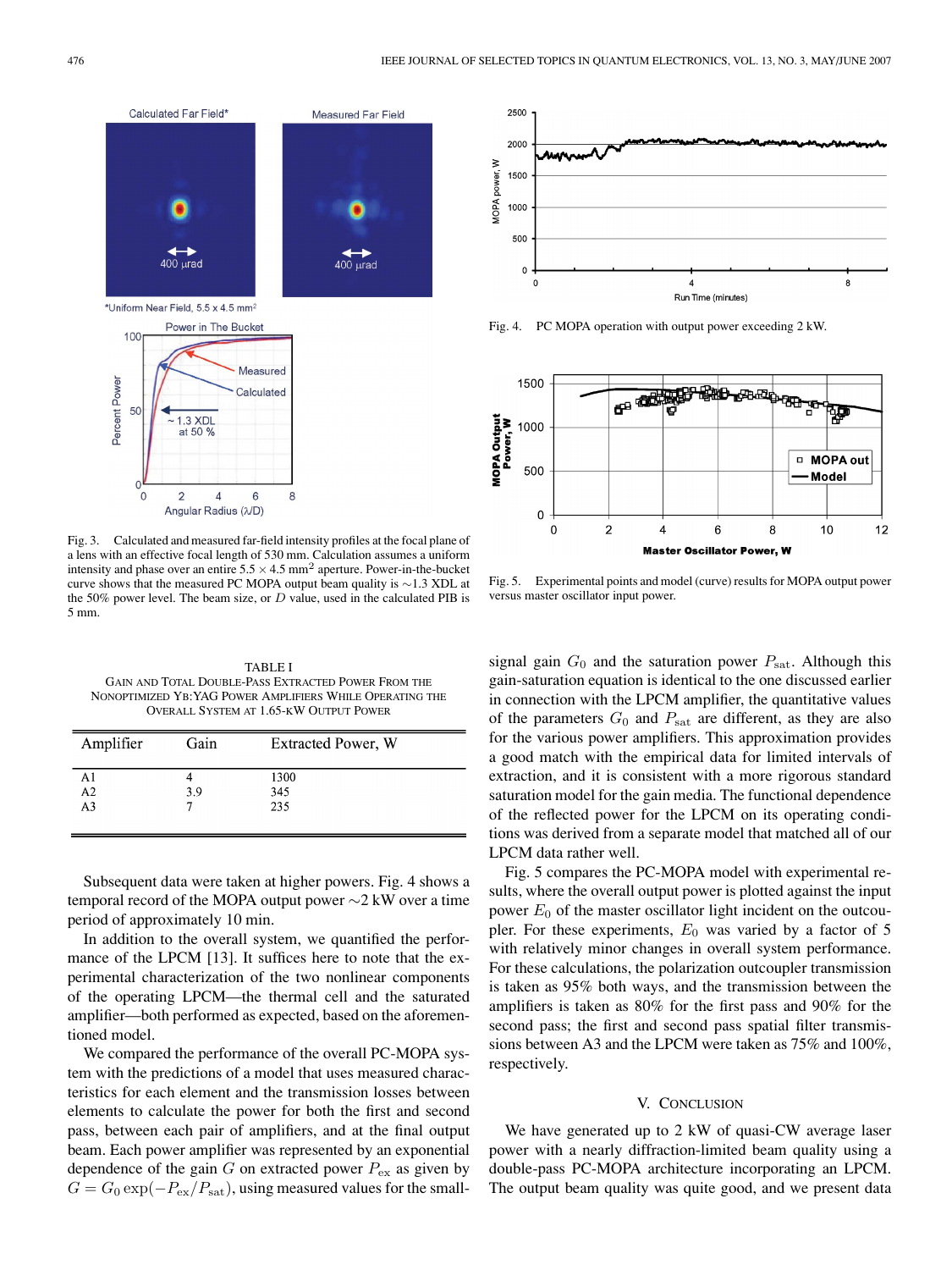showing a beam quality of ∼1.3 XDL. The output power achieved in this research was primarily limited by the performance of the power amplifiers and not by the LPCM. Hence, we believe scaling to significantly higher powers ∼25 kW or more will be possible with improved amplifiers.

## **ACKNOWLEDGMENT**

The authors would like to thank N. P. Davis, J. J. Ichkhan, R. G. Hegg, T. Matsuoka, S. McGanty, R. A. Reeder, D. Reinard, S. Sorbel, R. Zamudio, and R. Zhou for their excellent support.

#### **REFERENCES**

- [1] V. V. Shkunov and B. Ya. Zel'dovich, "Optical phase conjugation," *Sci. Amer.*, vol. 253, pp. 54–59, Dec. 1985.
- [2] D. A. Rockwell, "A review of phase-conjugate solid-state lasers," *IEEE J. Quantum Electron.*, vol. 24, no. 6, pp. 1124–1140, Jun. 1988.
- [3] D. M. Pepper, D. A. Rockwell, and G. J. Dunning, "Nonlinear optic phase conjugation," *IEEE Circuits Devices Mag.*, vol. 7, no. 5, pp. 21–34, Sep. 1991.
- [4] H. Bruesselbach and D. S. Sumida, "A 2.65-kW Yb: YAG single-rod laser." *IEEE J. Sel. Topics Quantum Electron.*, vol. 11, no. 3, pp. 600–603, May/Jun. 2005.
- [5] C. Stewen, M. Larionov, A. Giesen, and K. Contag, "Yb:YAG thin disk laser with 1 kW output power," *Adv. Solid-State Lasers: OSA Trends in Opt. and Photonics*, vol. 34, H. Injeyan, U. Keller, and C. Marshal, Eds. Washington, DC: Opt. Soc. Amer., 2000, pp. 35–41.
- [6] E. C. Honea, R. J. Beach, S. C. Mitchell *et al.*, "High-power dual-rod Yb:YAG laser," *Opt. Lett.*, vol. 25, no. 11, pp. 805–807, 2000.
- [7] G. D. Goodno, S. Palese, J. Harkenrider, and H. Injeyan, "Yb:YAG power oscillator with high brightness and linear polarization," *Opt. Lett.*, vol. 26, no. 21, pp. 1672–1674, 2001.
- [8] M. D. Rotter, C. B. Dane, S. Fochs *et al.*, "Solid-state heat-capacity laser: Good candidates for the marketplace," *Photon. Spectr.*, vol. 38, no. 8, pp. 44–56, 2004.
- [9] G. D. Goodno, H. Komine, and S. J. McNaught *et al.*, "Coherent combination of high-power zigzag slab lasers," *Opt. Lett.*, vol. 31, no. 9, pp. 1247–1249, 2006.
- [10] A. A. Betin, S. C. Matthews, and M. S. Mangir, "Phase conjugation of depolarized light with a loop PCM," in *Proc. Conf. Nonlinear Opt. '98: Mater., Fundam. Appl. Top. Meet.*, Aug. 1998, pp. 288–290.
- [11] A. A. Betin, R. W. Byren, and R. S. Baltimore *et al.*, "High power solidstate lasers with phase conjugation," presented at the Phys. Quantum Electron. (PQE) Winter Colloq., Snowbird, UT, Jan. 2002.
- [12] Electronic Laser System Corp., Fort Worth, TX, 2006. [Online]. Available: http://www.versadisk.com
- [13] A. A. Betin, V.V. Shkunov, and Y.A. Zakharenkov et al., "200 W phaseconjugate mirror for CW radiation," submitted for publication.
- [14] O. L. Antipov, A. A. Betin, E. A. Zhukov, and S. G. Turgenev, "Four-wave interaction of middle-infrared radiation in media with thermal nonlinearity," *Sov. J. Quantum Electron.*, vol. 19, no. 11, pp. 1465–1473, 1989.
- [15] B. Y. Zel'dovich, N. F. Pilipetsky, and V. V. Shkunov, *Principles of Phase Conjugation*. Berlin, Germany: Springer-Verlag, 1985.
- [16] A. A. Betin, "Phase conjugation based on thermal nonlinearity," in *Proc. Conf. Nonlinear Opt. '96: Mater., Fundam. Appl. Top. Meet.*, Maui, HI, Jul.1996, pp. 336–339.
- [17] A. A. Betin and N. Y. Rusov, "On the formation of a conjugate wave in a scheme of four-wave mixing with feedback," *Izv J. Vyssh.Uchebn. Zaved, Radiofizika*, vol. 30, p. 767, 1987.
- [18] A. A. Betin and N. Y. Rusov, "Structure of lasing modes generated as a result of a four-wave mixing with a feedback," *Sov. J. Quantum Electron.*, vol. 18, p. 657, 1988.
- [19] V. I. Bespalov and A. A. Betin, "Spatial structure of radiation from lasers with controllable nonlinear mirrors," *Bull. Acad. Sci. USSR Phys. Series*, vol. 53, no. 8, pp. 52–59, 1989.
- [20] A. A. Betin and A. V. Kirsanov, "Selection of phase conjugate wave in an oscillator based on a four-wave interaction with feedback in an extended nonlinear mirror," *Sov. J. Quantum Electron.*, vol. 24, no. 3, pp. 219–222, 1994.



**Yuri A. Zakharenkov** was born in Moscow, Russia, on April 9, 1948. He received the M.Sc. degree in physics from Moscow State University, Moscow, in 1972, and the Ph.D. degree in quantum radiophysics from Lebedev Physical Institute, Moscow, in 1978.

During 1972–1991, he was a Senior Research Associate and a Group Leader at the Lebedev Physical Institute, Moscow. During 1991–1992, he investigated laser-produced plasma at Laser Facility Vulcan, Rutherford Appleton Laboratory, Oxford, U.K. From 1993 to 1999, he was an Associate Researcher at

Short Pulse Laser Facility, Lawrence Livermore National Laboratory, University of California, where he was engaged in laser beam characterization. He has designed and assembled focusing optics and plasma diagnostics for 100-TW laser and investigated laser beam propagation through powerful high-aperture laser amplifier. During 1999–2002, he was a Team Leader in telecom industry, developing novel high-speed all-optical transceiver module for fiber optical communication network. He joined Raytheon Space and Airborne Systems, El Segundo, CA, as a Senior Principal Physics Engineer in November 2002 to take part in high-power laser programs. He is the holder of two U.S. patents. He has Authored/Coauthored two monographs on laser-produced plasma diagnostics, 65 publications in the field of lasers and nonlinear optics, and over 30 reports in published conference proceedings.

Dr. Zakharenkov is a member of the Optical Society of America



**Todd O. Clatterbuck** was born in Columbus, OH, in 1973. He received the B.A. degree in physics from Wittenberg University, Springfield, OH, in 1996, and the Ph.D. degree in atomic physics from the State University of New York (SUNY), Stony Brook, in 2003.

He is currently with the Raytheon Space and Airborne Systems, El Segundo, CA, where he performs advanced development work in diode-pumped solidstate laser systems. He has developed a number of continuous-wave kilowatt-class laser systems based mostly on diode-pumped Yb:YAG. His current re-

search interests include defense applications of diode-pumped ultrashort laser systems. He has Authored/Coauthored numerous papers published in journal and conference proceedings.



**Vladimir V. Shkunov** was born in Moscow, Russia, on July 11, 1953. He received the M.S. and Ph.D. degrees in physics from Moscow Institute of Physics and Technology, Dolgoprudny, Russia, in 1977 and 1979, respectively.

During 1979–1997, he was a Junior Research Associate, and then a Team Leader in the Institute for Problems in Mechanics, Russian Academy of Sciences, Moscow, studying basic aspects of nonlinear optical phase conjugation, speckles, and dynamic holographic gratings. During 1997–2000, he worked

on photorefractive optics and RF photonics as a Visiting Fellow, and then as a Research Associate at JILA, University of Colorado, Boulder. From 2000 to 2003, he was a Senior Physicist in Trans Photonics, Chicago, IL, where he contributed to developing direct writing techniques for polymer-based integrated optics. In 2003, he joined the High-Energy Laser Team, Raytheon Space and Airborne Systems, El Segundo, CA, as a Senior Principal Physics Engineer. He has coauthored three monographs on phase conjugation and laser speckles, and has published over 120 papers in the field of nonlinear optics and lasers.

Dr. Shkunov is a member of the Optical Society of America.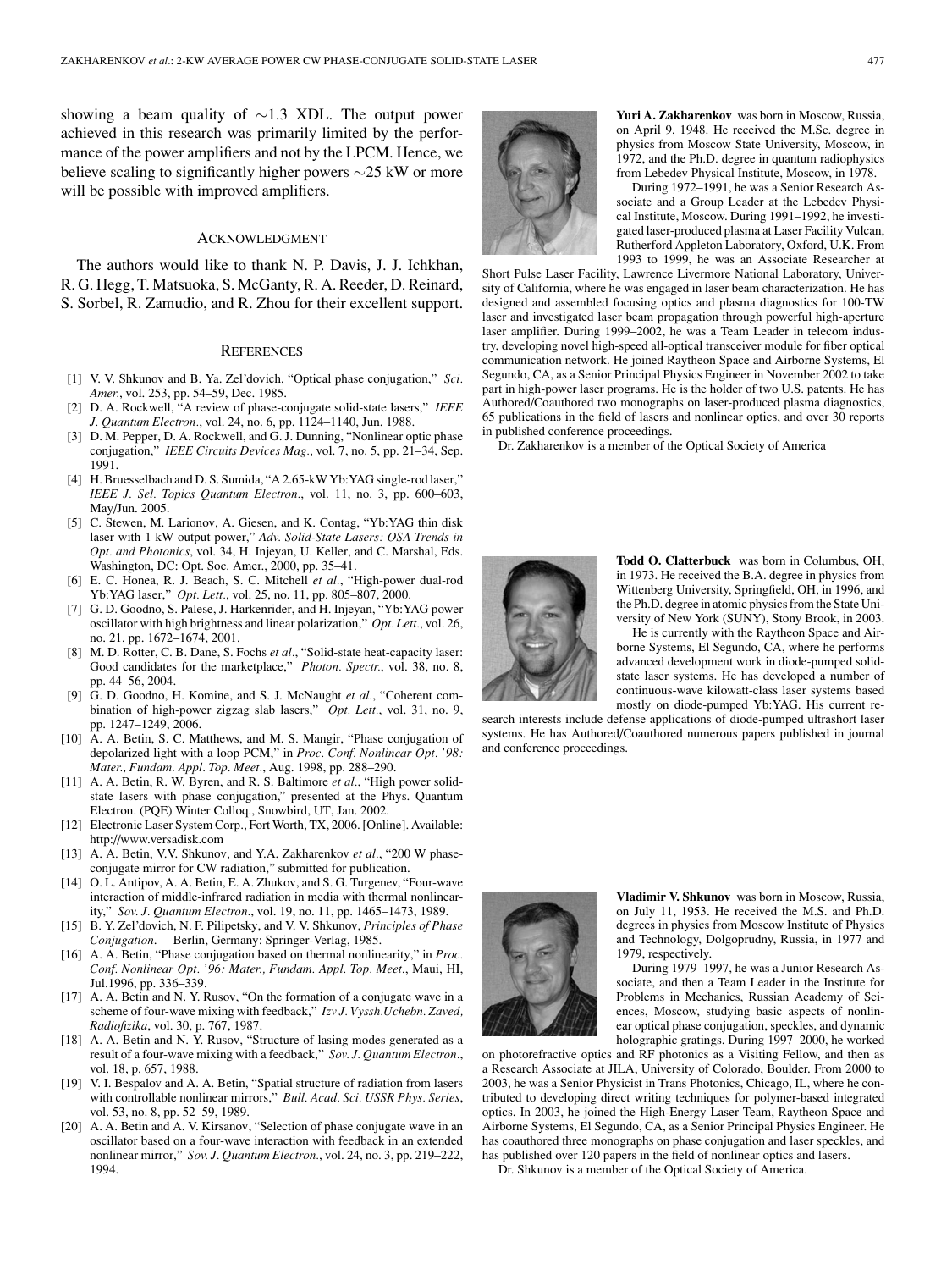

**Alexander A. Betin** was born in Nizhny Novgorod, Russia, in 1950. He received the M.S. and Ph.D. degrees in electronics from the Lobachevsky University, Nizhny Novgorod, in 1972 and 1978, respectively.

During 1972–1994, he worked as a Senior Research Scientist and the Head of Laser Physics and Nonlinear Optics Laboratory, Institute of Applied Physics, Russian Academy of Science, Nizhny Novgorod. From 1994 to 1999, he was a Senior Research Scientist, Hughes Research Laboratories, Malibu, CA. In 1999, he joined Raytheon Space and

Airborne Systems, El Segundo, CA, where he was a Senior Engineering Fellow and Technical Director for high-power laser development programs. Since 2006, he has been a Chief Laser Scientist at Photonics Division, General Atomics, San Diego, CA. He is the holder of 44 granted and pending patents. He is the author or coauthor of more than 60 journal papers and book chapters, 90 conference presentations, and invited talks. His current research interests include nonlinear optics, phase conjugation, and gas and solid state high-power lasers.



**Friedrich P. Strohkendl** was born in Wurzburg, Germany, on March 10, 1956. He received the M.Sc. degree in physics from the University of Wurzburg, Wurzburg, Germany, in 1981, and the Ph.D. degree in physics from the University of Southern California, Los Angeles, in 1988.

In 1989, he produced the first low-loss waveguides in  $KNbO<sub>3</sub>$  at the Swiss Federal Institute of Technology. In 1990, he devised highly effective oxidation/reduction treatments for altering the photorefractive properties of  $BaTiO<sub>3</sub>$  at Hughes Research

Laboratories. During 1991–2000, he established a frequency agile femtosecond laboratory for the study of ultrafast optical nonlinearities in organic materials at the University of Southern California. He has developed a pulsed amplifier with record low-energy fluctuation of 0.4% rms, which enabled the measurement of the first femtosecond degenerate and nondegenerate four-wave mixing spectra. From 2000 to 2004, he developed low-loss fiber optic collimator arrays for telecom applications and invented methods for amplified spontaneous emission (ASE) suppression in high-gain systems in the field of high-pulse energy fiber lasers. In June 2004, he joined Raytheon Space and Airborne Systems, El Segundo, CA, as a Senior Principal Physics Engineer, where he is engaged in high-power solid-state lasers. He holds one U.S. patent. He has reviewed 19 publications in the fields of lasers and nonlinear optics.

Dr. Strohkendl is a member of the Optical Society of America.



**David M. Filgas** received the B.S. and M.S. degrees in electrical engineering from Stanford University, Palo Alto, in 1989 and 1990, respectively.

He has developed multikilowatt solid-state laser systems. In January 2002, he joined Raytheon Space and Airborne Systems, El Segundo, CA, where is actively involved in the development of highpower diode-pumped solid-state lasers for sensing and high-energy laser (HEL) weapon applications. Planar waveguide amplifier technology developed at Raytheon by him currently holds the world record for

power extraction from a single laser crystal at 16 kW and shows the potential for scalability to HEL power levels in a single amplifier. He has also adapted the planar waveguide architecture to compact, robust, 100-W average power, nanosecond pulse systems for sensing applications. As a Development Director for the Joint High Power Solid-State Laser (JHPSSL) Program, he guided the development of multikilowatt Yb:YAG slab amplifiers and phase conjugation technology used in Raytheon's phase-conjugated master oscillator power amplifier (PC-MOPA) architecture. Before joining Raytheon, he has developed four generations of multikilowatt solid state fiber-delivered industrial lasers for GSI Lumonics. He holds nine U.S. patents. He has Authored or Coauthored numerous papers published in journals and conference proceedings.



**David A. Rockwell** (M'90) was born in Chicago, IL, on November 11, 1945. He received the B.S. degree in engineering physics from the University of Illinois, Urbana, in 1967, and the Ph.D. degree in physics from the Massachusetts Institute of Technology, Cambridge, in 1973.

He was a Postdoctoral Research Fellow in the Department of Physics and Electrical Engineering, University of Southern California, Los Angeles, where he was engaged in radiative absorption at the surfaces of high-power infrared laser window materials.

In 1975, he joined the Hughes Aircraft Company, Culver City, CA, where he was engaged in the development of advanced solid-state lasers and nonlinear optical devices. In 1981, he joined the the Advanced Laser Sources Department, Hughes Research Laboratories (HRL), Malibu, CA, where he was a Principal Research Scientist and Manager and was involved in the early work of nonlinear optical phase conjugation and the application of this technology to high-power solid-state lasers. From 1995 to 1997, he was on special assignment for HRL, Delco Electronics Manufacturing Technology Center, Kokomo, IN, where he has developed a number of manufacturing applications of lasers and optics. In 1997, he became a Senior Scientist and Process Champion for optical communications at Hughes Space and Communications Company, El Segundo, CA, where he worked on laser sources for optical intersatellite laser communications. In 2000, he became the Director of Advanced Technology at fSONA Communications, Manhattan Beach, CA, where he was responsible for establishing and leading a program of strategic research and development for commercial free-space optical communications. Since 2002, he has been with business unit of Raytheon Space and Airborne Systems, El Segundo. His research has been concerned with the development of high-power solid state and fiber lasers. He has 26 publications in refereed journals and more than 60 publications in conference presentations, tutorials, and invited talks.

Dr. Rockwell is a member of the Optical Society of America.



**Eric P. Ostby** received the B.S. degree in electrical engineering from the University of Minnesota, Minneapolis, in 2002, and the M.S. degree in electrical engineering from the California Institute of Technology, Pasadena, in 2004, where he is currently working toward the Ph.D. degree.

He completed an internship at IBM, where he worked on the laser and optical receiver systems of a 10-GB/s optical transceiver product. He has demonstrated a spatial-mode-division multiplexing optical fiber system using holographic techniques.

At Raytheon Space and Airborne Systems, El Segundo, CA, he has developed a nanosecond pulse multiple kilowatt peak-power master oscillator and has worked with the high-energy laser team. Also, he has achieved record results for ceramic microchip lasers. He has Authored or Coauthored several conference proceedings papers.

Mr. Ostby is a member of the Optical Society of America (OSA) and is currently the President of the OSA Student Chapter at the California Institute of Technology.